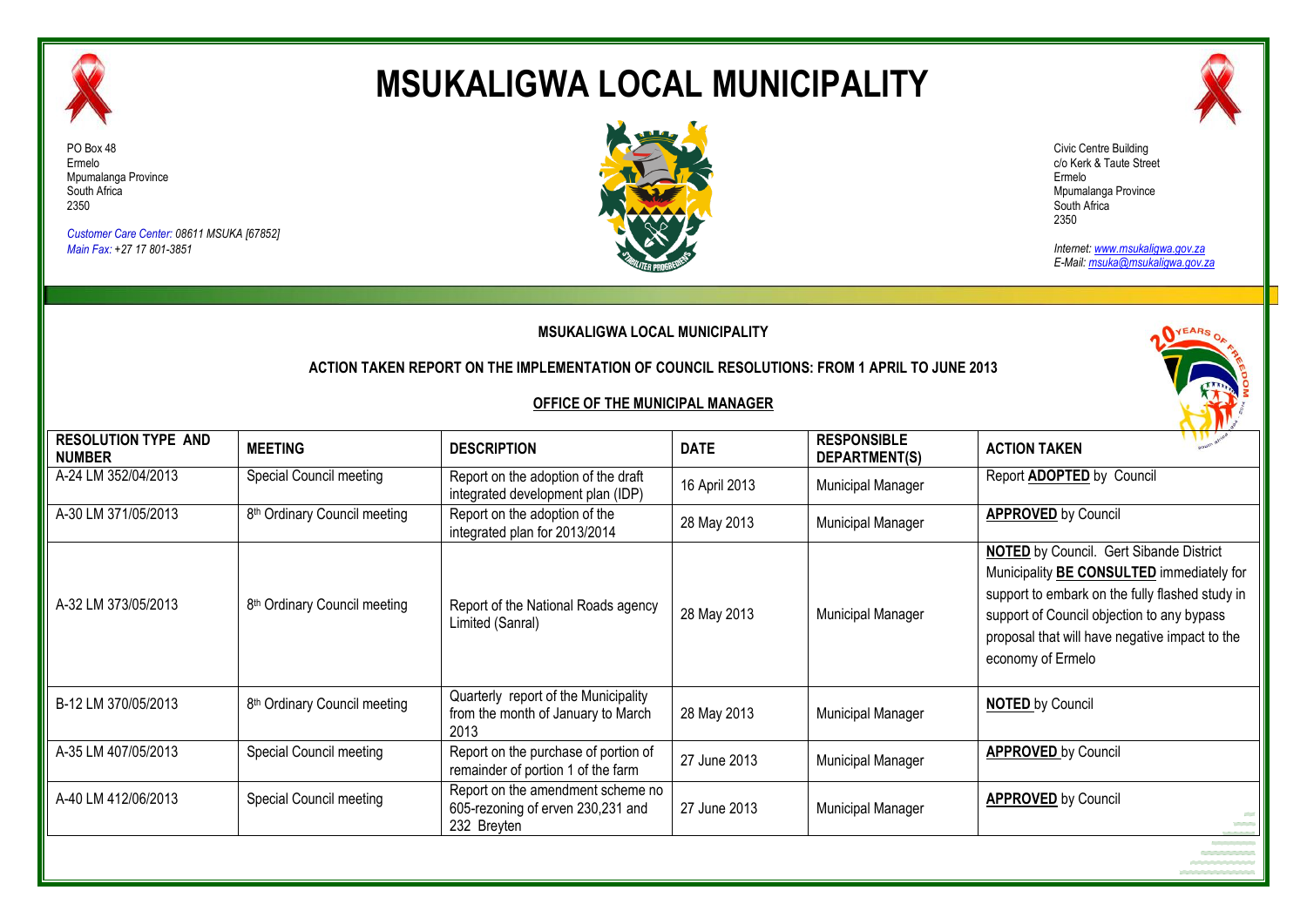| C-11 LM 418/06/2013 | Special Council meeting | Salary adjustment of the Director<br>Finance                                                                                    | 27 June 2013 | Municipal Manager        | <b>NOTED</b> by Council |
|---------------------|-------------------------|---------------------------------------------------------------------------------------------------------------------------------|--------------|--------------------------|-------------------------|
| C-12 LM419/06/2013  | Special Council meeting | Possible appointment or extension of<br>acting of the current acting director<br>community services for a period of 3<br>months | 27 June 2013 | <b>Municipal Manager</b> | <b>NOTED</b> by Council |

### **CORPORATE SERVICES DEPARTMENT**

| <b>RESOLUTION TYPE AND</b><br><b>NUMBER</b> | <b>MEETING</b>                              | <b>DESCRIPTION</b>                                                                                   | <b>DATE</b>   | <b>RESPONSIBLE</b><br>DEPARTMENT(S) | <b>ACTION TAKEN</b>                                                                  |
|---------------------------------------------|---------------------------------------------|------------------------------------------------------------------------------------------------------|---------------|-------------------------------------|--------------------------------------------------------------------------------------|
| A-24 LM 353/05/2013                         | Special Council                             | Report on the outstanding Eskom<br>account                                                           | 7 May 2013    | Corporate Services                  | Report <b>ADOPTED</b> by Council                                                     |
| $C-7$                                       | Special Council                             | Possible appointment of an official to<br>act as Director Technical Services                         | 7 May 2013    | Corporate Services                  | Report was WITHDRAWN by Council                                                      |
| C8-LM 355/05/2013                           | <b>Special Council</b>                      | Possible appointment of the panel for<br>the post of Director Community<br>Services                  | 7 May 2013    | <b>Corporate Services</b>           | Report APPROVED by Council                                                           |
| LM 374(e)/05/2013                           | 8 <sup>th</sup> Ordinary Council<br>meeting | 7 <sup>th</sup> Ordinary Council minutes                                                             | 28 March 2013 | <b>Corporate Services</b>           | Minutes APPROVED and CONFIRMED                                                       |
| LM 374(g)/05/2013                           | Special Council meeting                     | Special Council minutes                                                                              | 16 April 2013 | <b>Corporate Services</b>           | Minutes APPROVED and CONFIRMED                                                       |
| LM 374(h)/05/2013                           | Special Council meeting                     | Special Council minutes                                                                              | 7 May 2013    | Corporate Services                  | Minutes APPROVED and CONFIRMED                                                       |
| LM 357/05/2013                              | 8 <sup>th</sup> Ordinary Council<br>meeting | Questions of which Notice has been<br>given                                                          | 28 May 2013   | <b>Corporate Services</b>           | <b>NOTED by Council</b>                                                              |
| LM 358/05/2013                              | 8 <sup>th</sup> Ordinary Council<br>meeting | Petition                                                                                             | 28 May 2013   | Corporate Services                  | <b>NOTED</b> by Council                                                              |
| LM 356/05/2013                              | 8 <sup>th</sup> Ordinary Council<br>meeting | Deferred motions from previous<br>meeting                                                            | 28 May 2013   | <b>Corporate Services</b>           | <b>NOTED by Council</b>                                                              |
| A-26 LM 361/05/2013                         | 8 <sup>th</sup> Ordinary Council<br>meeting | Report on the action taken in the<br>implementation of Council resolutions<br>from July 2012 to date | 28 May 2013   | <b>Corporate Services</b>           | <b>NOTED</b> by Council and referred to Municipal<br><b>Public Account Committee</b> |
| C-10 LM 374/05/2013                         | 8 <sup>th</sup> Ordinary Council<br>meeting | Possible appointment of an official to<br>act as director technical services                         | 28 May 2013   | <b>Corporate Services</b>           | <b>NOTED by Council</b>                                                              |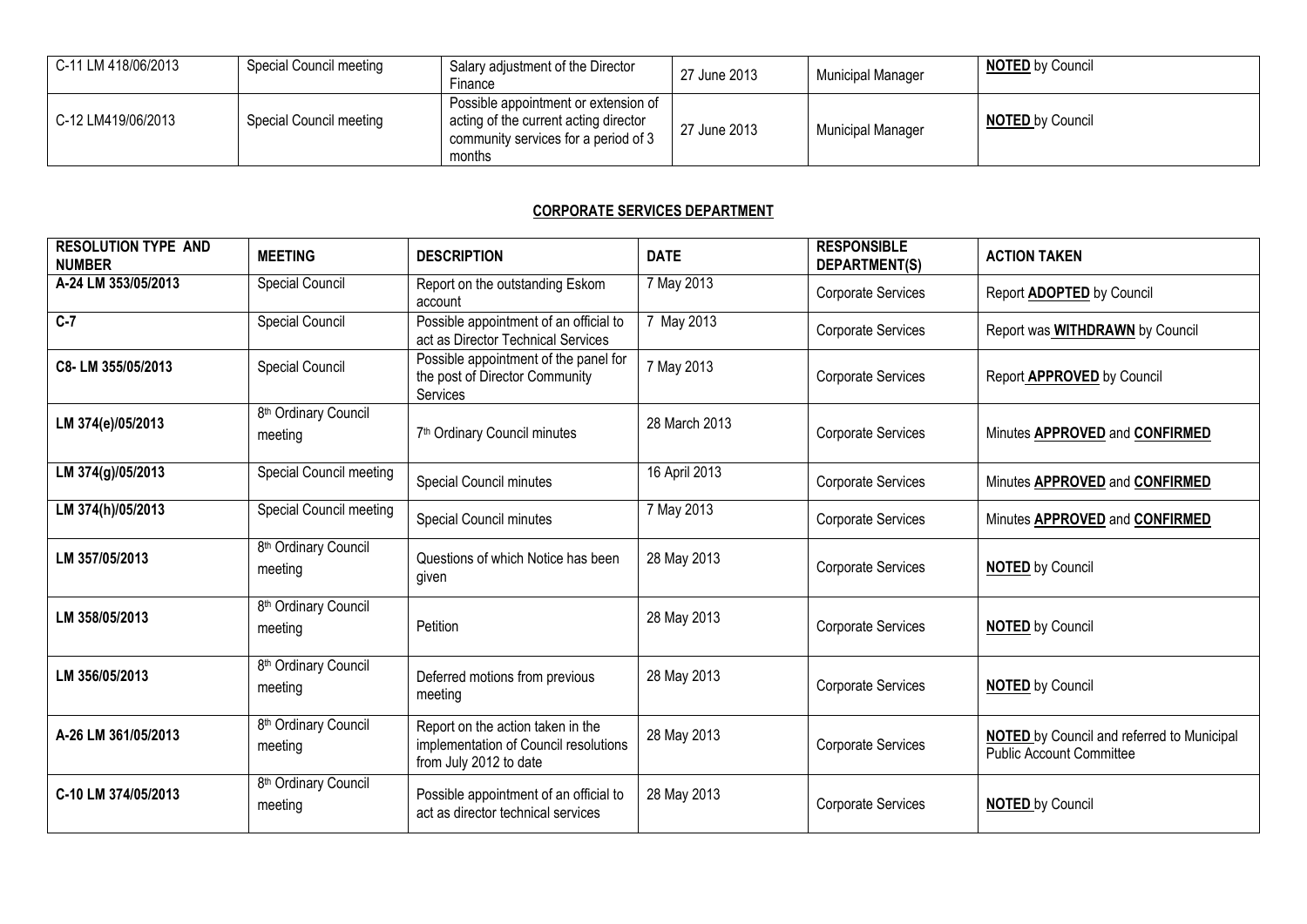| A-33 LM 405/05/2013  | Special Council meeting        | Report on the schedule of sitting of<br>Council year plan for 2013/2014                              | 27 June 2013 | <b>Corporate Services</b> | <b>ADOPTED by Council</b>                                                   |
|----------------------|--------------------------------|------------------------------------------------------------------------------------------------------|--------------|---------------------------|-----------------------------------------------------------------------------|
| A37 - LM 409/06/2013 | Special Council meeting        | Report on the amendment of<br>employment practice policy                                             | 27 June 2013 | <b>Corporate Services</b> | <b>APPROVED by Council</b>                                                  |
| A-38 LM 410/06/2013  | Special Council meeting        | Report on the amendment of<br>succession planning policy                                             | 27 June 2013 | <b>Corporate Services</b> | <b>APPROVED</b> by Council                                                  |
| A-39 LM 411/06/2013  | Special Council meeting        | Report on the policy on bereavement                                                                  | 27 June 2013 | <b>Corporate Services</b> | The Policy on bereavement was REFERRED<br><b>BACK</b> to Corporate Services |
| B-13 MC 415/06/2013  | <b>Special Council meeting</b> | Report on the service delivery budget<br>implementation plan (SDBIP) for<br>2013/2014 Financial year | 27 June 2013 | <b>Corporate Services</b> | <b>NOTED by Council</b>                                                     |

## **FINANCE DEPARTMENT**

| <b>RESOLUTION NO.</b> | <b>MEETING</b>                           | <b>DESCRIPTION</b>                                                                                                         | <b>DATE</b>  | <b>RESPONSIBLE</b><br><b>DEPARTMENT</b> | <b>ACTION TAKEN</b>                                                     |
|-----------------------|------------------------------------------|----------------------------------------------------------------------------------------------------------------------------|--------------|-----------------------------------------|-------------------------------------------------------------------------|
| A-28 LM 363/05/2013   | 8 <sup>th</sup> Ordinary Council meeting | Report on the illegal connection and<br>tempering of electricity meters                                                    | 28 May 2013  | Corporate Services                      | <b>APPROVED by Council</b>                                              |
| A-29 LM 364/05/2013   | 8 <sup>th</sup> Ordinary Council meeting | Progress report on action plan on<br>issues raised by Auditor- General<br>2011/2012                                        | 28 May 2013  | Finance                                 | <b>NOTED</b> by Council                                                 |
| A-31 LM 372/05/2013   | 8 <sup>th</sup> Ordinary Council meeting | Report on the final budget for<br>2013/2014 financial year                                                                 | 28 May 2013  | Finance                                 | <b>APPROVED by Council</b>                                              |
| A-34 LM 406/05/2013   | Special Council meeting                  | Report on write off of bad debts                                                                                           | 27 June 2013 | Finance                                 | <b>APPROVED by Council</b>                                              |
| A-42 LM 414/06/2013   | Special Council meeting                  | Report on deviation from and<br>ratification of minor breaches of<br>procurement process supply chain<br>management policy | 27 June 2013 | Finance                                 | <b>REFERRED TO</b> Municipal Public Account to<br>exercise an oversight |
| B-14 MC 416/06/2013   | Special Council meeting                  | Report on government debts                                                                                                 | 27 June 2013 | Finance                                 | <b>NOTED by Council</b>                                                 |
| B-15 MC 417/06/2013   | Special Council meeting                  | Progress report on the establishment<br>of the risk committee                                                              | 27 June 2013 | Finance                                 | <b>NOTED</b> by Council                                                 |

## **COMMUNITY SERVICES DEPARTMENT**

| <b>AND</b><br><b>RESOLUTION TYPE</b><br><b>NUMBER</b> | <b>MEETING</b> | <b>DESCRIPTION</b> | <b>DATE</b>          | <b>RESPONSIBLE</b><br><b>DEPARTMENT</b> | <b>ACTION TAKEN</b> |
|-------------------------------------------------------|----------------|--------------------|----------------------|-----------------------------------------|---------------------|
|                                                       |                |                    | June 2013<br>April – |                                         |                     |